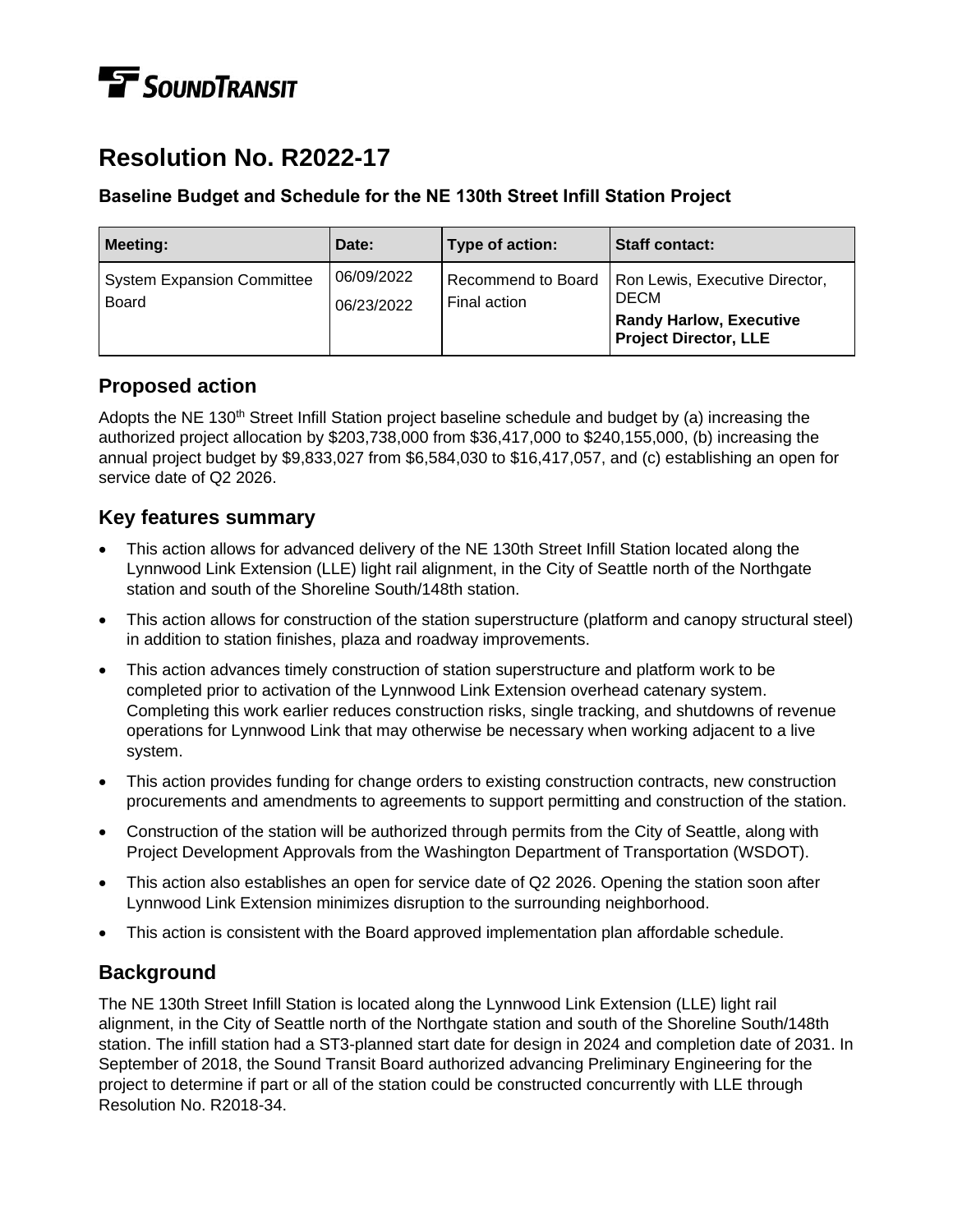The Preliminary Engineering process was completed in December 2019, with three package options for the Board to consider advancing into final design and construction in stages that generally aligned with LLE and resulted in minimizing future disruption to LLE service. In February 2020, the Sound Transit Board authorized the first construction package consisting of substructure and foundations integrated with LLE construction and advancement of final design of the remainder of the station through Motion No. M2020-13 and Resolution No. R2020-01. In August of 2021 as part of Realignment, the Sound Transit Board authorized acceleration of the delivery of the station from 2031 to 2025.

Through April of 2022, the LLE L200 contractor is substantially complete with construction of the initial package which consisted of station foundations and substructure integrated with the LLE guideway through the station area. Final design of the second (platform superstructure and canopy framing) and third (station finishes, plaza, vertical circulation, and street improvements) packages advanced throughout 2020 and 2021. All major design packages are currently at Issued for Construction design level. Concurrently, Sound Transit collaborated with the City of Seattle to review design and develop a permitting strategy that aligns with the packaging strategy.

The target and affordable schedules for the NE 130th project, adopted by the Board in realignment, showed the project would open in 2025. In April 2022, Sound Transit reported that project costs have increased and that without additional funding, meeting either the target or affordable schedules is not possible. In order to keep the NE 130th project within the budget set during realignment, the baseline project delivery is now proposed for Q2 2026.

The anticipated procurement approach utilizes the GC/CM for the heavy civil elements incorporated in the second design package (platform superstructure and canopy framing) and utilizes a future traditional design-bid-build competitive procurement(s) for remaining station elements (the third package described above). This approach is expected to enable project delivery within the proposed baseline project budget allocation.

## **Project status**

| <b>Project</b><br><b>Identification</b> | <b>Alternatives</b><br><b>Identification</b> | Conceptual<br>Engineering/<br><b>Draft EIS</b> | <b>Preliminary</b><br>Engineering/<br><b>Final EIS</b> | <b>Final Design</b> | <b>Construction</b> |
|-----------------------------------------|----------------------------------------------|------------------------------------------------|--------------------------------------------------------|---------------------|---------------------|

Projected completion date for Revenue Service: Q2 2026

Project scope, schedule and budget summary are located on page 102 of the April 2022 Agency Progress Report.

#### **Fiscal information**

This action establishes the baseline budget and schedule for the NE 130<sup>th</sup> Street Infill Station project. The authorized project allocation is increased by \$203,738,000 from \$36,417,000 to \$240,155,000. The annual project budget is increased by \$10,750,431 from \$5,666,626 to \$16,417,057.

The baseline budget will fund the project through to revenue service by amending the authorized project allocation in the following phases: agency administration, preliminary engineering, final design, thirdparty agreements, right-of-way, construction, and construction services.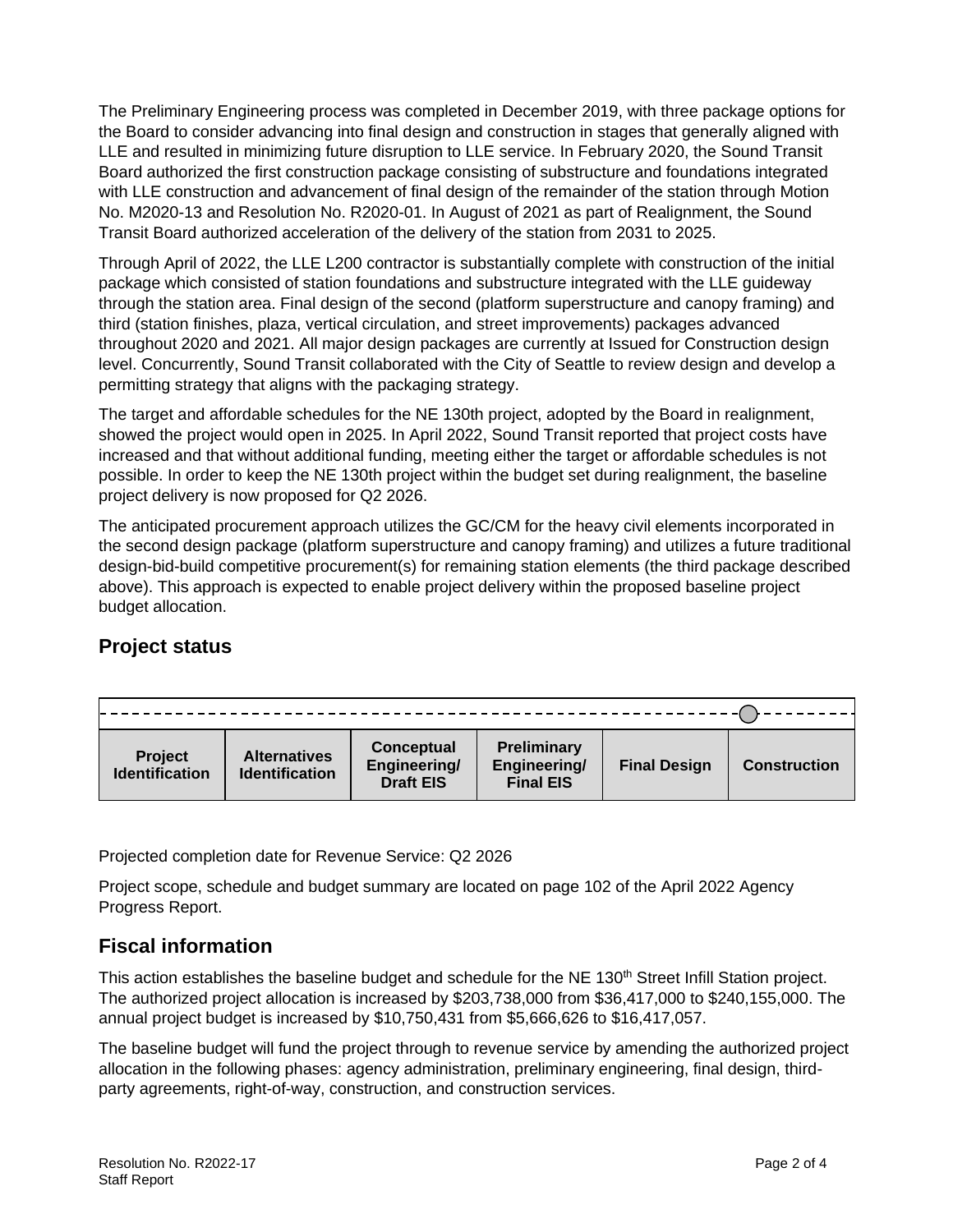#### **NE 130th Street Infill Station**

| (iii tiivusalius)             | <b>Annual Project Budget</b>                           |                        |                                                        | <b>Authorized Project Allocation</b>             |                          |                                                     |  |
|-------------------------------|--------------------------------------------------------|------------------------|--------------------------------------------------------|--------------------------------------------------|--------------------------|-----------------------------------------------------|--|
| <b>Project Phase</b>          | Adopted 2022<br><b>Annual Project</b><br><b>Budget</b> | <b>Budget Revision</b> | Revised 2022<br><b>Annual Project</b><br><b>Budget</b> | Authorized Project<br><b>Allocation(Current)</b> | <b>Allocation Change</b> | <b>Authorized Project</b><br><b>Allocation(New)</b> |  |
| <b>Agency Administration</b>  | \$1,243                                                | \$(211)                | \$1,032                                                | \$3,583                                          | \$4,504                  | \$8,087                                             |  |
| Preliminary Engineering       | 20                                                     | (10)                   | 10                                                     | 2,721                                            | (10)                     | 2,711                                               |  |
| Final Design                  | .824                                                   | 704                    | 2,528                                                  | 10,793                                           | 6.795                    | 17,588                                              |  |
| <b>Third Party Agreements</b> | 333                                                    | 568                    | 901                                                    | 950                                              | 749                      | 1,699                                               |  |
| Right of Way                  | 220                                                    | (220)                  |                                                        | 242                                              | (146)                    | 96                                                  |  |
| Construction                  | 2.394                                                  | 6.429                  | 8,823                                                  | 16,038                                           | 176.606                  | 192,644                                             |  |
| <b>Construction Services</b>  | 551                                                    | 2.573                  | 3,124                                                  | 2,090                                            | 15,240                   | 17,330                                              |  |
| Vehicles                      |                                                        |                        |                                                        |                                                  |                          |                                                     |  |
| <b>Project Contingency</b>    |                                                        |                        |                                                        |                                                  |                          |                                                     |  |
| Total                         | \$6,584                                                | \$9,833                | \$16,417                                               | \$36,417                                         | \$203,738                | \$240,155                                           |  |

**Notes:**

(in thousands)

Amounts are expressed in Year of Expenditure.

The baseline cost estimate for the project is \$240.2 million (YOE\$) and has no variance to the cost estimate within the Agency's Finance Plan. This action does not have an impact on the affordability of the Agency's Finance Plan and does not impact the affordability of any other system expansion project.

#### **Disadvantaged and small business participation**

The original D/SBE commitments for LLE will apply to all amended contracts.

#### **Public involvement**

Sound Transit's outreach strategy during Preliminary Engineering joined the scheduled outreach events for the LLE project and station area planning efforts by the City of Seattle. Sound Transit participated in one LLE open house for Seattle and Shoreline residents and two City of Seattle Office of Planning and Community Development station area planning outreach events. Sound Transit also hosted an online open house in fall 2020 for the 60 percent design, and on October  $7<sup>th</sup>$ , 2021, presented to a north Seattle community group organized by the public. The project team presented the project to the Seattle Design Commission on three occasions: 30 percent design April 16, 2020; 60 percent design for superstructure May 20, 2021; and 60 percent design for station finishes February 3, 2022.

To ensure continued full inclusive outreach and public participation and compliance with Title VI of the Civil Rights Act of 1964 during final design, project staff will continue to coordinate the project outreach plan with the Community Outreach team and the Office of Small Business Development and Labor Compliance. Public involvement and outreach elements will include continued coordination with the LLE project and City of Seattle, utilizing existing and expanded efforts to promote the full and fair participation of affected populations through mailings, various media formats, and via open houses, neighborhood meetings, community fairs and festivals. Creative tactics to engage the community members during non-traditional times and disrupted schedules due to COVID-19 will be employed.

#### **Time constraints**

A one-month delay will reduce the scope that can be completed prior to overhead catenary system activation, requiring additional time and effort to safely construct remaining elements adjacent to the live overhead catenary system.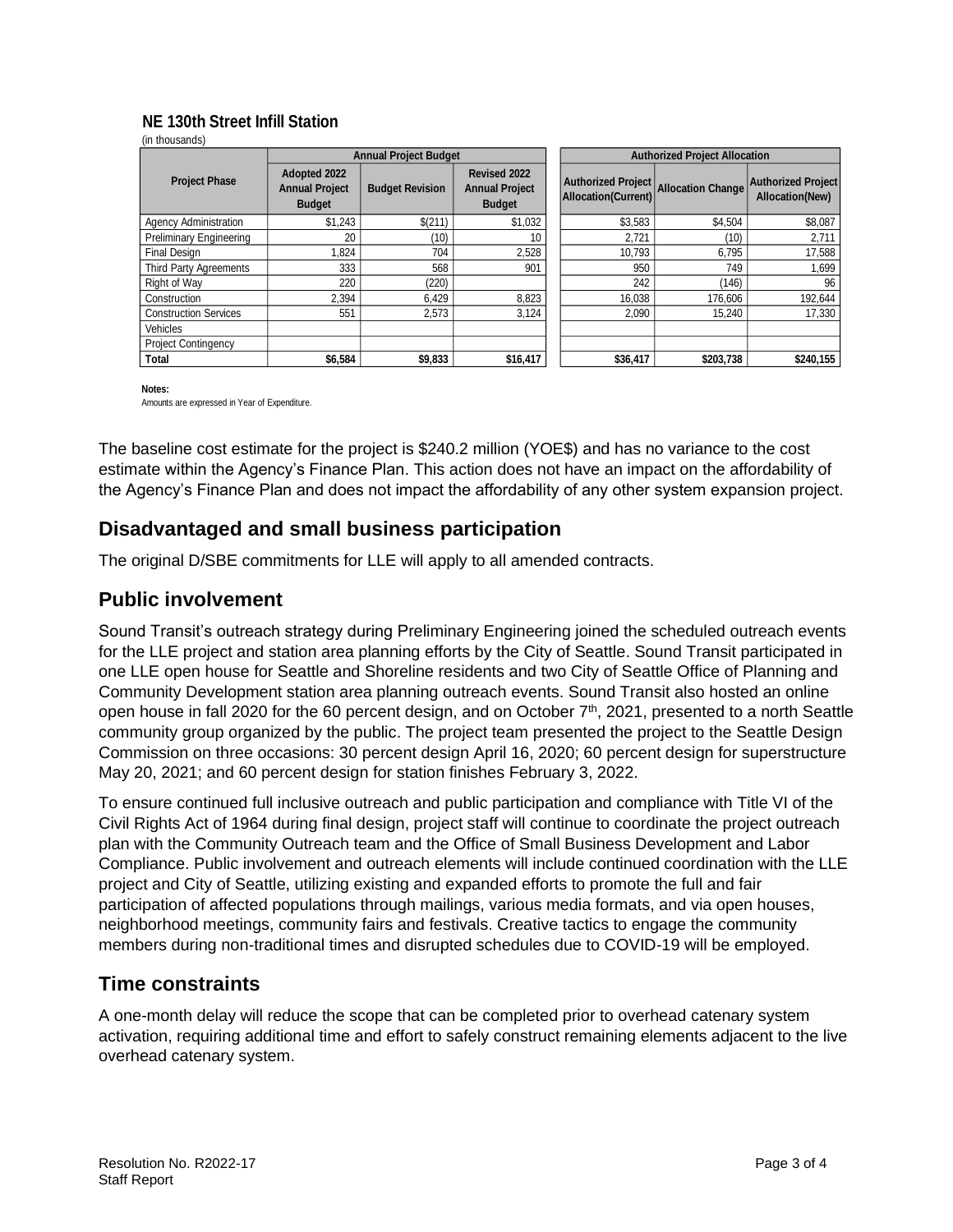# **Prior Board/Committee actions**

Resolution No. R2021-05: Established the flexible and accountable framework to implement ST2 and ST3 projects not yet in construction as close as possible to the dates promised to the voters that (1) allows project work to proceed right away within the confines of an affordable financial plan; (2) prioritizes maintaining project schedules through an accountable and transparent process to update the agency's revenue assumptions and financing approach and address cost increases at the project and program level; and (3) positions the agency to react quickly as new information becomes available, particularly on the revenue side, and provides greater oversight for the Board and transparency to the public through oversight mechanisms, including an annual Board program review of updated revenue and cost projections to allow the Board to revisit the realigned capital plan assumptions based on shifts in projected financial capacity and opportunities to expedite projects. This resolution also adopted, Exhibit A As Adopted, which advanced the delivery of the NE 130th Station to 2025.

Motion No. M2020-14: Authorized the chief executive officer to increase specific contracts and agreements as necessary to support the Advance Incrementally option for the NE 130th Street Infill Station, for a total limited funding authorization amount not to exceed \$20,000,000.

Resolution No. R2020-01: Amended the adopted budget for the NE 130th Street Infill Station to allow the project final design phase to begin in 2020. This action supports the Advance Incrementally option for the NE 130th Street Infill Station by (a) increasing the authorized project allocation from \$6,769,000 to \$28,904,000, and (b) increasing the adopted 2020 annual project allocation from \$2,297,648 to \$17,038,167.

Motion No. M2020-13: Identified an implementation approach for the NE 130th Street Infill Station.

Motion No. M2019-04: Authorized the chief executive officer to execute a contract amendment with HNTB Jacobs Trusted Design Partners (a Joint Venture of HNTB Corporation and Jacobs Engineering Group, Inc.), HNTB Corporation, and Jacobs Engineering Group, Inc., to provide conceptual engineering and preliminary engineering services for the NE 130th Street Infill Station project in the amount of \$2,561,477, with a 10% contingency of \$256,148 totaling \$2,817,625, for a new total authorized contract amount not to exceed \$106,564,974.

Resolution No. R2018-34: (1) Amended the adopted 2018 annual budget to create the NE 130th Street Infill Station project by (a) establishing the authorized project allocation to date in the amount of \$6,769,000 and (b) establishing the 2018 Annual Budget in the amount of \$315,000, and (2) authorized acceleration of the preliminary engineering phase to begin in 2018.

**Environmental review –** KH 5/27/22

**Legal review –** AJP 6/6/22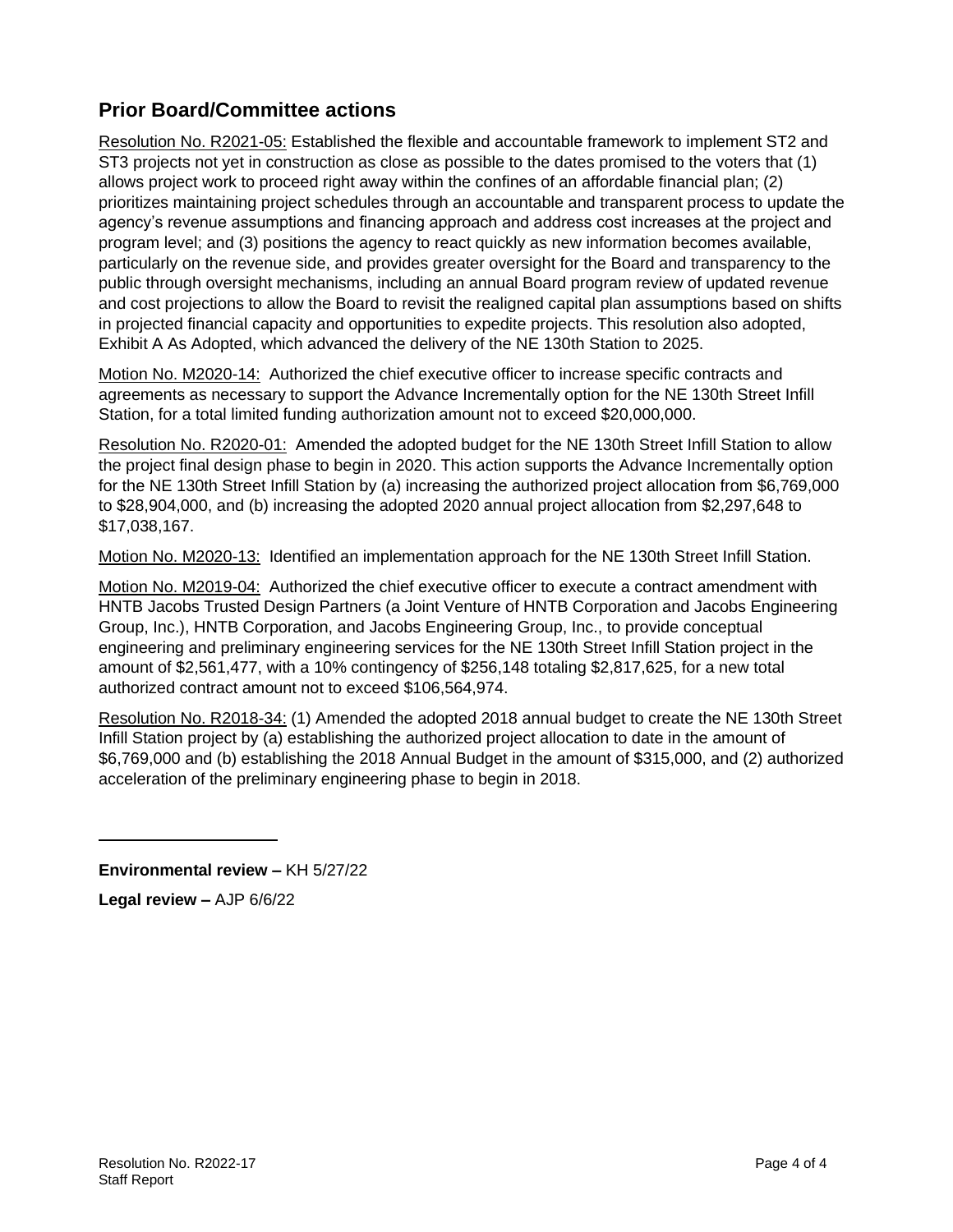# **TE** SOUNDTRANSIT

# **Resolution No. R2022-17**

A RESOLUTION of the Board of the Central Puget Sound Regional Transit Authority amending the Adopted 2022 Budget for the NE 130<sup>th</sup> Street Infill Station to adopt the NE 130th Street Infill Station project baseline schedule and budget by (a) increasing the authorized project allocation by \$203,738,000 from \$36,417,000 to \$240,155,000, (b) increasing the annual project budget by \$9,833,027 from \$6,584,030 to \$16,417,057, and (c) establishing an open for service date of Q2 2026.

WHEREAS, the Central Puget Sound Regional Transit Authority, commonly known as Sound Transit, was formed under chapters 81.104 and 81.112 of the Revised Code of Washington (RCW) for the Pierce, King, and Snohomish Counties region by action of their respective county councils pursuant to RCW 81.112.030; and

WHEREAS, Sound Transit is authorized to plan, construct, and permanently operate a highcapacity system of transportation infrastructure and services to meet regional public transportation needs in the Central Puget Sound region; and

WHEREAS, in general elections held within the Sound Transit district on November 5, 1996, November 4, 2008, and November 8, 2016, voters approved local funding to implement a regional high-capacity transportation system for the Central Puget Sound region; and

WHEREAS, in December 2019, the Board approved Resolution No. R2019-30, adopting an annual budget for the period from January 1 through December 31, 2020, and adopting the 2020 Transit Improvement Plan; and

WHEREAS, the Sound Transit 3 (ST3) System Plan identified the NE 130th Street Infill Station as a project with a scheduled start date of 2024 and a planned opening of 2031; and

WHEREAS, in September of 2018, the Sound Transit Board authorized advancing preliminary engineering for the project to determine if part or all of the station could be constructed earlier than planned under ST3, concurrently with Lynnwood Link Extension; and

WHEREAS, in February of 2020, the Sound Transit Board authorized a limited funding authorization for construction of the foundations of the station, final design and progressive advancement of construction of the NE 130th Street Infill Station; and

WHEREAS, in August of 2021, the Sound Transit Board, as approved Resolution R2021-05, revising the target opening date to 2025 for the NE 130th Street Infill Station and establishing an affordable budget for the station project; and

WHEREAS, as of April 2022, Sound Transit reported that project costs increased and that without additional funding, meeting either the target or affordable schedules was not possible. In order to keep the NE 130th project within the budget set during realignment, the baseline project delivery was now proposed for Q2 2026;

WHEREAS, the action is consistent with the implementation plan and this action does not have an impact on affordability of any other system expansion project.